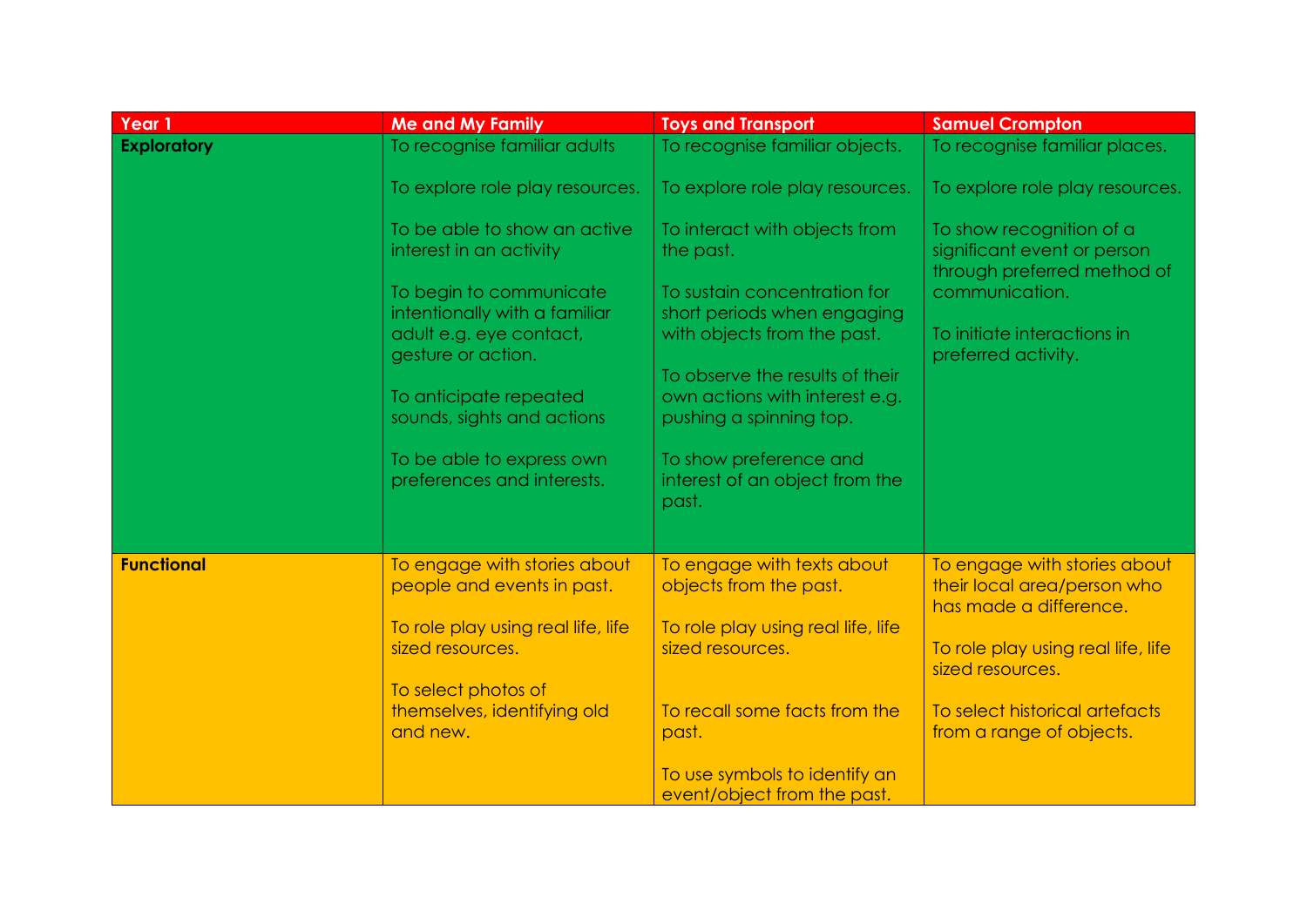|      | To match old and new things<br>from a picture/objects, using<br>symbols.<br>To recognise that some<br>objects/photos belong in the | To identify events/objects from<br>their personal past.<br>To recount interesting facts<br>from the past, about personal/ | To select important facts from<br>a specific event/person.<br>To match symbols to simple<br>questions about historical |
|------|------------------------------------------------------------------------------------------------------------------------------------|---------------------------------------------------------------------------------------------------------------------------|------------------------------------------------------------------------------------------------------------------------|
|      | past.                                                                                                                              | important person.                                                                                                         | event/person.                                                                                                          |
|      | To sequence a set of 3<br>objects/photos in<br>chronological order.                                                                |                                                                                                                           |                                                                                                                        |
| Core | To listen to stories about<br>people and events in past.                                                                           | To listen to texts about objects<br>from the past.                                                                        | To listen and recall some key<br>facts from stories about their<br>local area/person who has                           |
|      | To role play using real life,                                                                                                      | To role play using real life,                                                                                             | made a difference.                                                                                                     |
|      | small world resources                                                                                                              | small world resources                                                                                                     | To role play using real life,                                                                                          |
|      | To use words and phrases like:                                                                                                     |                                                                                                                           | small world resources                                                                                                  |
|      | old, new, and a long time<br>ago.                                                                                                  | To recognise and recall about<br>events that have happened in                                                             |                                                                                                                        |
|      |                                                                                                                                    | the past.                                                                                                                 | To research the life of a                                                                                              |
|      | To look at photos and discuss<br>about things that happened                                                                        | To use simple phrases and                                                                                                 | significant area/ person from<br>the past who made a                                                                   |
|      | when they were younger.                                                                                                            | statements about events in<br>the past.                                                                                   | difference. Using a range of<br>informational resources.                                                               |
|      | To ask or answer questions                                                                                                         |                                                                                                                           |                                                                                                                        |
|      | about old and new<br>objects/photos.                                                                                               | To share stories about events<br>that have happened in their                                                              | To document and recall<br>about their local area/person                                                                |
|      |                                                                                                                                    | lives.                                                                                                                    | to say how they make a<br>difference.                                                                                  |
|      | To identify the main                                                                                                               | To compare key events from                                                                                                |                                                                                                                        |
|      | differences between old and                                                                                                        | their lives to other peoples.                                                                                             |                                                                                                                        |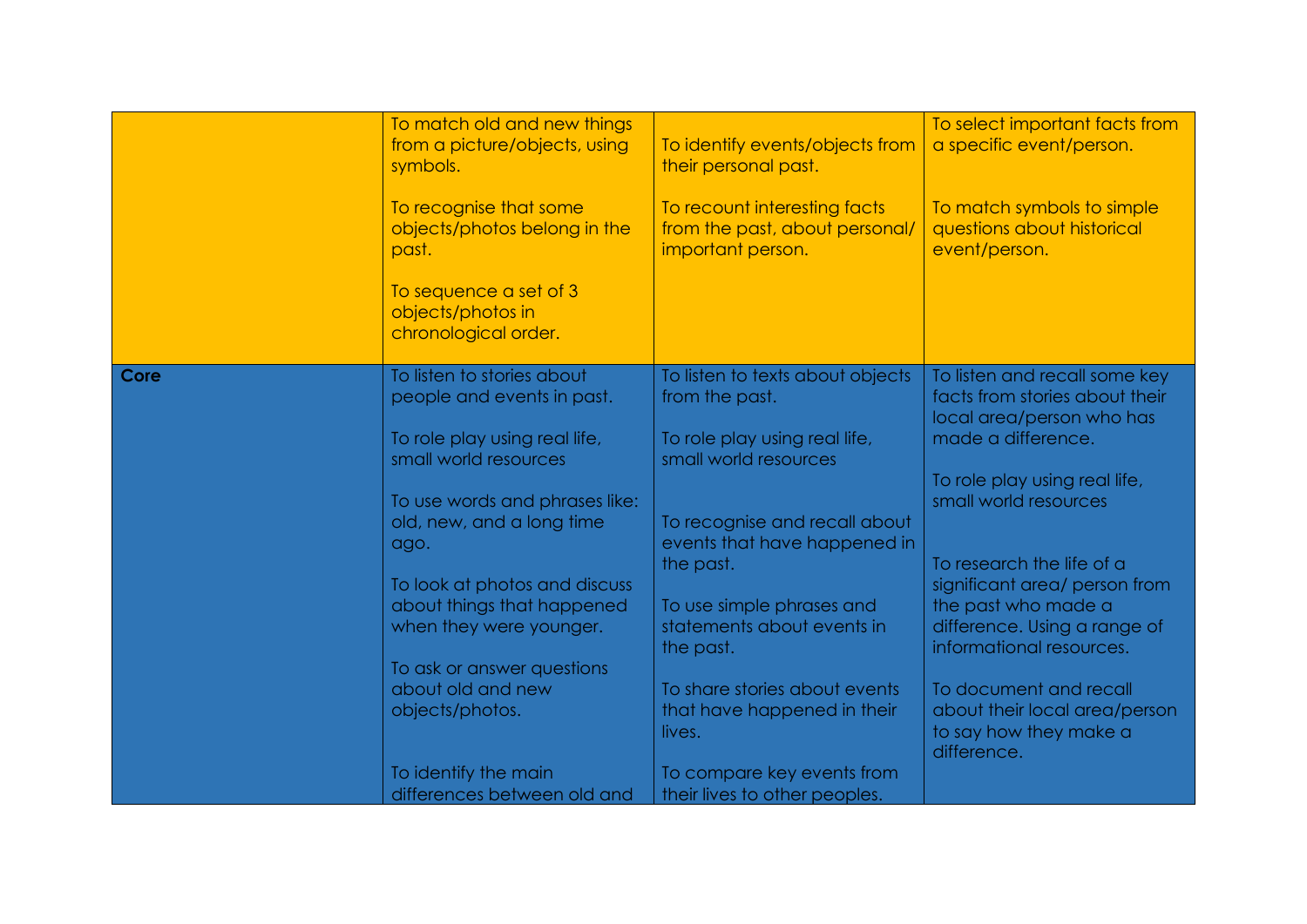|                    | new from objects/photos. For<br>example, how I have<br>changed since I was born.                                        |                                                                                                                                   | To ask and/or answer<br>questions from peers or adults<br>about their own lives or a<br>significant other.                      |
|--------------------|-------------------------------------------------------------------------------------------------------------------------|-----------------------------------------------------------------------------------------------------------------------------------|---------------------------------------------------------------------------------------------------------------------------------|
|                    | To sequence a set of 5 objects<br>in order and give reasons for<br>their order.                                         |                                                                                                                                   |                                                                                                                                 |
| Year 2             | <b>Celebrate Good Times - All</b><br><b>About Me</b>                                                                    | <b>Super Me - Florence</b><br><b>Nightingale</b>                                                                                  | <b>Imagination Station - Neil</b><br><b>Armstrong/Moon landing</b>                                                              |
| <b>Exploratory</b> | To sustain concentration for a<br>short story from the past.<br>To actively explore objects in<br>role play situations. | To sustain concentration for a<br>short story about a significant<br>individual from the past e.g.<br><b>Florence Nightingale</b> | To sustain concentration for a<br>short story about a significant<br>event from the past (moon<br>landing).                     |
|                    | To recognise themselves in<br>recent pictures.                                                                          | To actively explore objects<br>from the past and present in<br>role play situations.                                              | To actively explore objects<br>from the past and present in<br>role play situations.                                            |
|                    | To recognise themselves in<br>pictures from the past.<br>To explore/engage with<br>personal items from their own        | To explore historical<br>objects/artefacts linked to a<br>significant individual from the<br>past.                                | To show preference towards<br>an object related to a<br>significant even/person<br>through vocalisation,<br>gesturing or use of |
|                    | early childhood.                                                                                                        | To begin to link the passage of<br>time with a variety indicators                                                                 | signs/symbols.                                                                                                                  |
|                    | To recognise familiar adults in<br>pictures.                                                                            | e.g. objects used in the past<br>to objects used in the present.                                                                  | To respond to options/choices<br>of an object or activity using<br>actions/gestures, vocalisations                              |
|                    | To use single<br>words/signs/symbols to                                                                                 | To begin to apply potential<br>solutions systematically to                                                                        | or use of signs/symbols.                                                                                                        |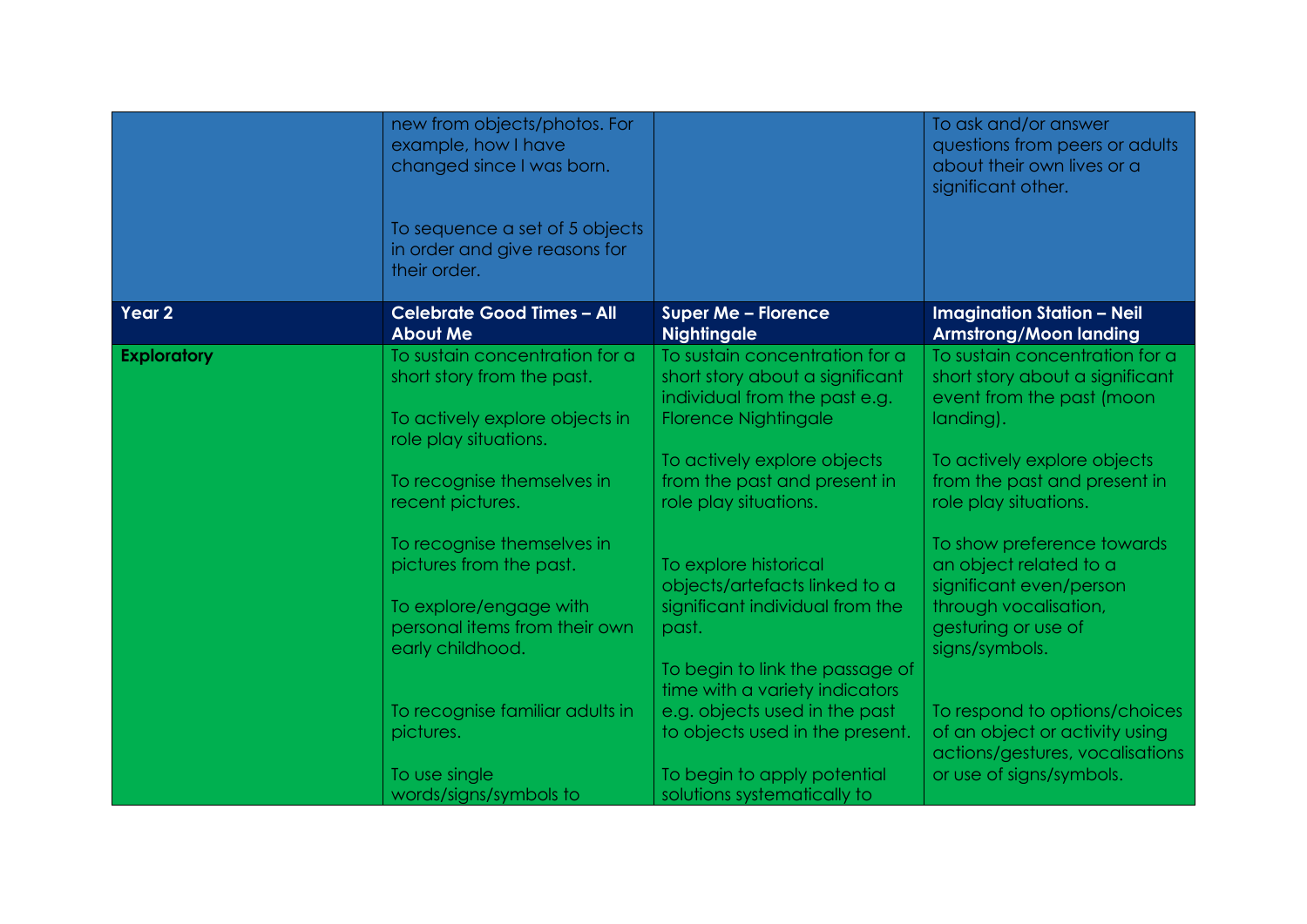|                   | confirm the function of<br>everyday items from the past<br>- e.g. cup, bed, house.                                                      | problems e.g. gesturing that<br>they have finished an activity<br>or towards a new activity.                                                         | To communicate intentionally<br>about a significant event<br>through vocalisation,<br>gesturing or use of<br>signs/symbols.                        |
|-------------------|-----------------------------------------------------------------------------------------------------------------------------------------|------------------------------------------------------------------------------------------------------------------------------------------------------|----------------------------------------------------------------------------------------------------------------------------------------------------|
| <b>Functional</b> | To listen to stories and<br>recognise that it happened<br>before present day.<br>To role play using real life, life<br>sized resources. | To listen to stories about<br>historical event/person and<br>recognise that it happened<br>before present day.<br>To role play using real life, life | To listen to stories about<br>historical event/person and<br>recognise that it happened<br>before present day.<br>To explore historical artefacts. |
|                   |                                                                                                                                         | sized resources.                                                                                                                                     |                                                                                                                                                    |
|                   | To make comments about                                                                                                                  |                                                                                                                                                      | To begin to answer simple                                                                                                                          |
|                   | themselves and people they<br>know in pictures.                                                                                         | To recognise some obvious<br>distinctions between past and<br>present using                                                                          | questions about a significant<br>individual (Moon landing/Neil<br>Armstrong) with some                                                             |
|                   | To demonstrate<br>understanding of some simple                                                                                          | words/signs/symbols.                                                                                                                                 | prompting and support.                                                                                                                             |
|                   | historical language, with<br>support of items and symbols -<br>old, new, later, now.                                                    | To compare objects that<br>belong in the past or present.                                                                                            | To select important facts from<br>a specific event/person.                                                                                         |
|                   |                                                                                                                                         |                                                                                                                                                      | To recall some key facts of the                                                                                                                    |
|                   | To select photos, identifying<br>old and new.                                                                                           | To recognise that a significant<br>individual (Florence<br>Nightingale) is from the past.                                                            | life of someone who is<br>significant in history.                                                                                                  |
|                   |                                                                                                                                         |                                                                                                                                                      | To re-enact a significant                                                                                                                          |
|                   |                                                                                                                                         | To begin to answer simple                                                                                                                            | event.                                                                                                                                             |
|                   | To show awareness that they                                                                                                             | questions about a significant                                                                                                                        |                                                                                                                                                    |
|                   | took part in past events and<br>begin to communicate this                                                                               | individual (Florence<br>Nightingale) with some                                                                                                       |                                                                                                                                                    |
|                   | through words/signs/symbols.                                                                                                            | prompting and support.                                                                                                                               |                                                                                                                                                    |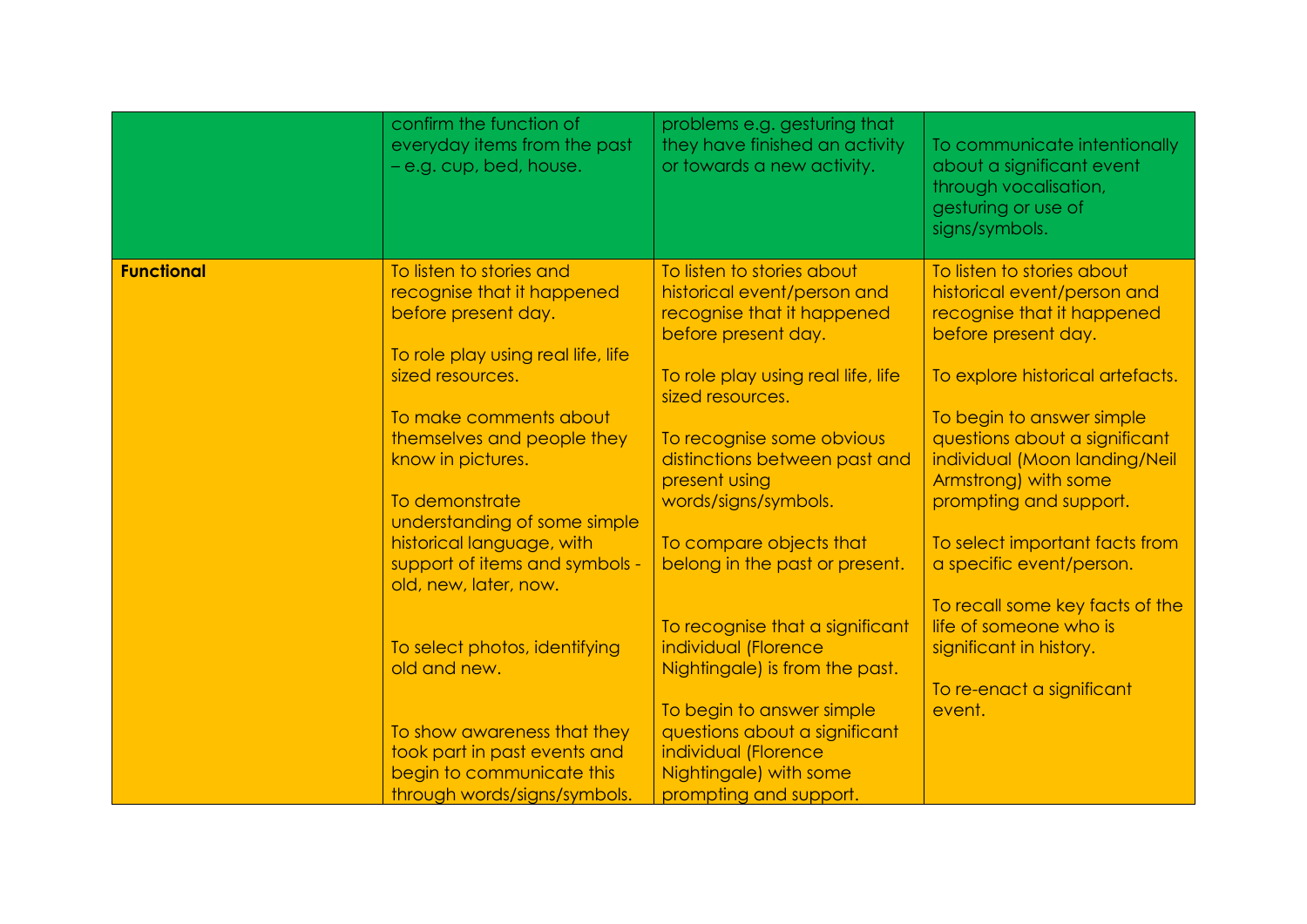|      | To sequence a set of 4<br>objects/photos in<br>chronological order.                     | To find similarities or<br>differences between two<br>periods of history.<br>To recall some key facts of the<br>life of someone who is<br>significant in history. | To retell a part of significant<br>historical events or person<br>using words/signs/symbols. |
|------|-----------------------------------------------------------------------------------------|-------------------------------------------------------------------------------------------------------------------------------------------------------------------|----------------------------------------------------------------------------------------------|
| Core | To listen to stories and<br>recognise that it happened<br>years ago.                    | To role play using real life,<br>small world resources.<br>To retell a familiar story about                                                                       | To listen to stories about<br>historical event/person and<br>answer simple questions.        |
|      | To role play using real life,<br>small world resources.                                 | a significant person.<br>To compare objects that                                                                                                                  | To explore historical artefacts.                                                             |
|      | To develop the use of<br>historical language. E.g.                                      | belong in the past or present<br>and give examples.                                                                                                               | To sequence events from a<br>historical event/person.                                        |
|      | before, after, past, present,<br>when I was younger. Preferred<br>communication method. | To give examples of things<br>that are different in their life,<br>from when they were younger                                                                    | To research a significant event<br>from the past.                                            |
|      | To recount episodes from their<br>own past, using some simple<br>historical language.   | to the time of a significant<br>person.                                                                                                                           | To re-enact a significant event<br>including their own<br>researched key facts.              |
|      | To explain what an object                                                               | To explain a part of a<br>significant person, using a<br>range of informational                                                                                   | To talk about historical events<br>and identify facts.                                       |
|      | from the past was used for.                                                             | resources.                                                                                                                                                        | To recount the life of someone<br>who is significant in history.                             |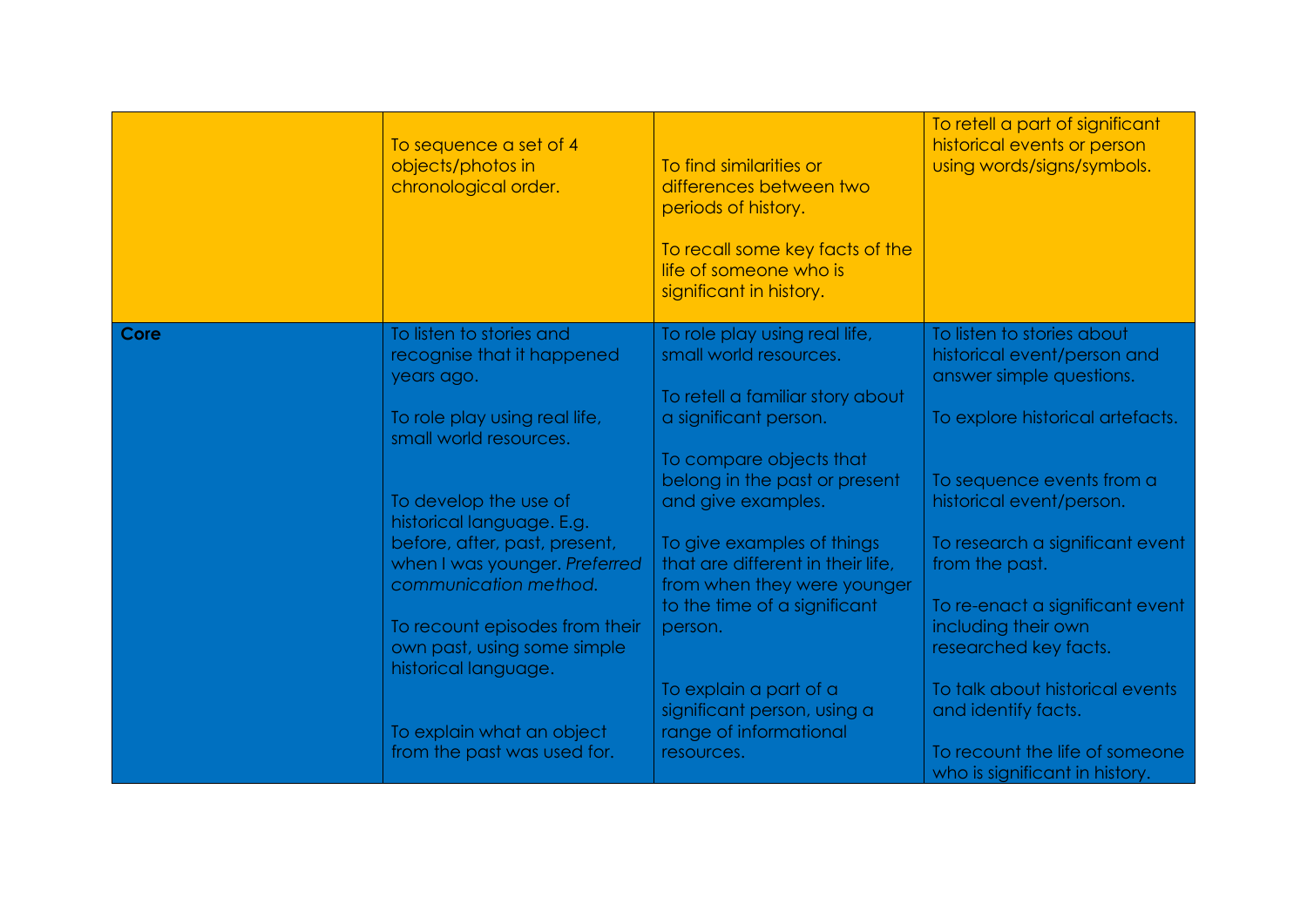|                    | To answer simple questions<br>about old and new<br>events/objects/people.<br>To sequence a set of 6<br>objects/photos in<br>chronological order. | To communicate simple<br>phrases/statements, through<br>words/signs/symbols about<br>the life of a historical figure<br>(Florence Nightingale). |                                                                                                                       |
|--------------------|--------------------------------------------------------------------------------------------------------------------------------------------------|-------------------------------------------------------------------------------------------------------------------------------------------------|-----------------------------------------------------------------------------------------------------------------------|
| Year 3             | Party Time - Me, Myself and I                                                                                                                    | Mad as a hatter - British<br><b>Monarchs</b>                                                                                                    | Dare to be different - Bolton's<br><b>Background</b>                                                                  |
| <b>Exploratory</b> | To respond to options and<br>choices with actions or<br>gestures                                                                                 | To shift attention from one<br>object or activity and back<br>again.                                                                            | To begin to be aware of<br>themselves and what they<br>look like in a range of ways<br>e.g a picture, in a mirror and |
|                    | To actively explore objects<br>and events for more extended<br>periods                                                                           | To beginning to engage in<br>parallel play                                                                                                      | taking a photograph of<br>themselves.                                                                                 |
|                    | To be present in a group for a<br>short period of time while<br>sharing a story.                                                                 | To anticipate an event in a<br>familiar routine e.g banquet<br>themed tuck.                                                                     | To begin to show<br>engagement with a person,<br>event or objects they are<br>presented with for a short              |
|                    | To collect objects of interest in<br>relation to the topic.                                                                                      | To actively explore objects<br>and events for more extended<br>periods.                                                                         | period of time.<br>To observe the results of their<br>own actions with interest.                                      |
|                    | To begin to understand the<br>function of some everyday<br>objects.                                                                              | To explore images of<br>individuals from the past<br>(British Monarchs - John, Anne                                                             | To pretend to use a real<br>object on themselves.                                                                     |
|                    |                                                                                                                                                  | and Victoria).<br>To respond to options/choices<br>of an object or activity using                                                               | To express a preference from<br>a choice of 2 objects or<br>activities                                                |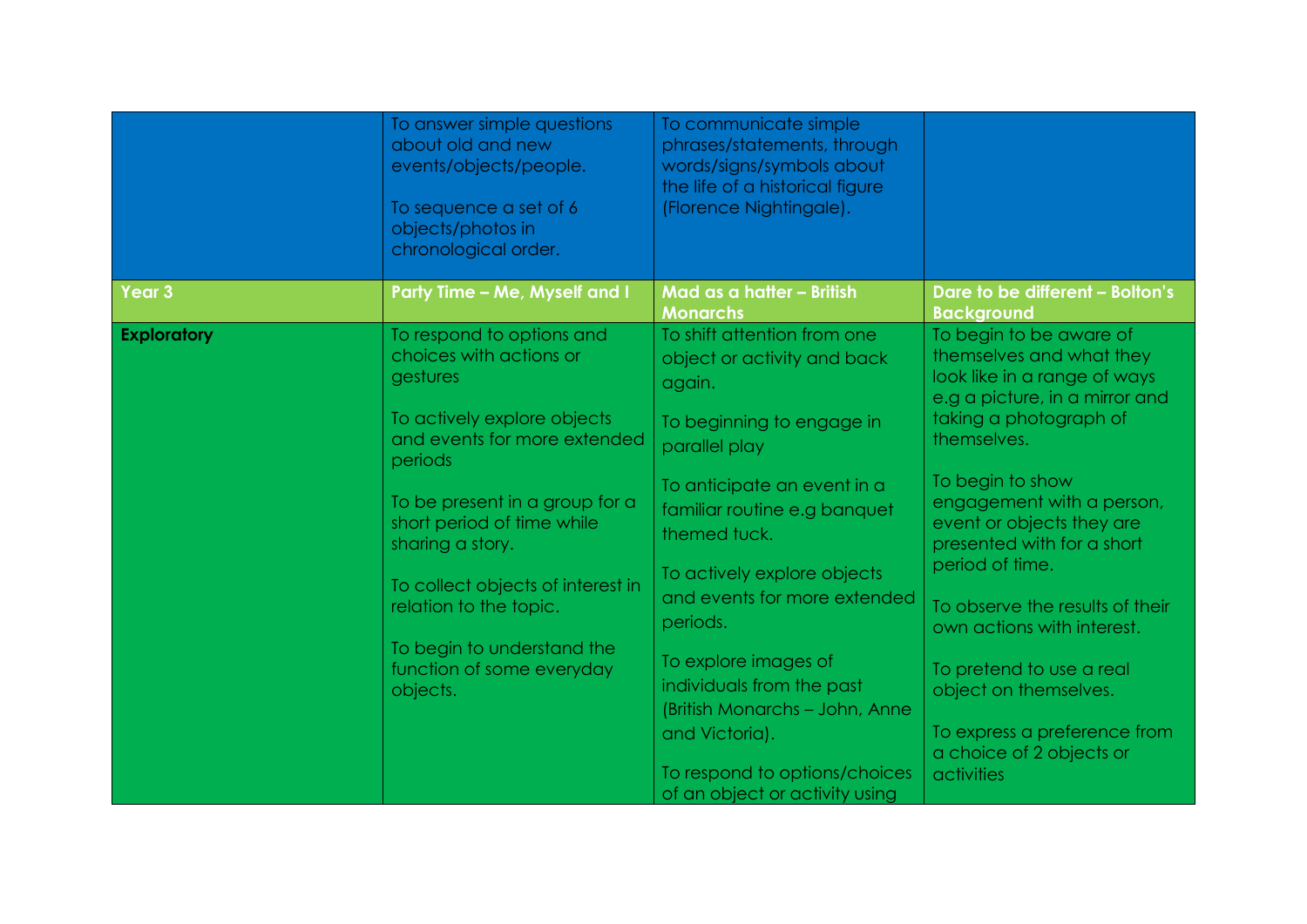|                   |                                                                                                                                                                      | actions/gestures, vocalisations<br>or use of signs/symbols.                                                                                                                                                       |                                                                                                                                                                                                |
|-------------------|----------------------------------------------------------------------------------------------------------------------------------------------------------------------|-------------------------------------------------------------------------------------------------------------------------------------------------------------------------------------------------------------------|------------------------------------------------------------------------------------------------------------------------------------------------------------------------------------------------|
|                   |                                                                                                                                                                      |                                                                                                                                                                                                                   |                                                                                                                                                                                                |
| <b>Functional</b> | To pick historical artefacts out<br>from a collection of items<br>related to the topic.<br>To sort objects by a given<br>criteria and items from the<br>present day. | To begin to recognise some<br>distinctions between the past<br>and the present in other<br>people's lives as well as their<br>own and communicate about<br>these in simple phrases e.g<br>clothes worn by British | To recognise some obvious<br>distinctions between the past<br>and present in their own lives<br>e.g past birthday parties.<br>To listen to stories about<br><b>Bolton's past and recognise</b> |
|                   | To listen to historical stories.                                                                                                                                     | <b>Monarchs (Queen Victoria)</b><br>compared to now (Queen<br>Elizabeth).                                                                                                                                         | that it happened before<br>present day.                                                                                                                                                        |
|                   | To answer simple questions<br>about historical stories and<br>artefacts.                                                                                             |                                                                                                                                                                                                                   | To indicate if objects/pictures<br>of Bolton belong in the past or                                                                                                                             |
|                   |                                                                                                                                                                      | To begin to use some<br>common words, signs or<br>symbols to indicate the                                                                                                                                         | present.<br>To demonstrate                                                                                                                                                                     |
|                   | To select artefacts suitable for<br>their own expedition and                                                                                                         | passage of time.                                                                                                                                                                                                  | understanding of some simple<br>historical language, with                                                                                                                                      |
|                   | begin to give reasons for their<br>choices.                                                                                                                          | To sequence a set of 5<br>objects/photos from other<br>people's past in chronological                                                                                                                             | support of items and symbols -<br>old, new, later, now, before,<br>past, present.                                                                                                              |
|                   | To begin to answer simple<br>questions.                                                                                                                              | order (British Monarchs from<br>the past to now).                                                                                                                                                                 | To sequence a set 5 of                                                                                                                                                                         |
|                   |                                                                                                                                                                      | To begin to recognise<br>individuals from the past and                                                                                                                                                            | objects/photos showing<br><b>Bolton in the past, in</b><br>chronological order.                                                                                                                |
|                   |                                                                                                                                                                      | why they are important (British<br>Monarchs).                                                                                                                                                                     | To role play using real life, life<br>sized resources                                                                                                                                          |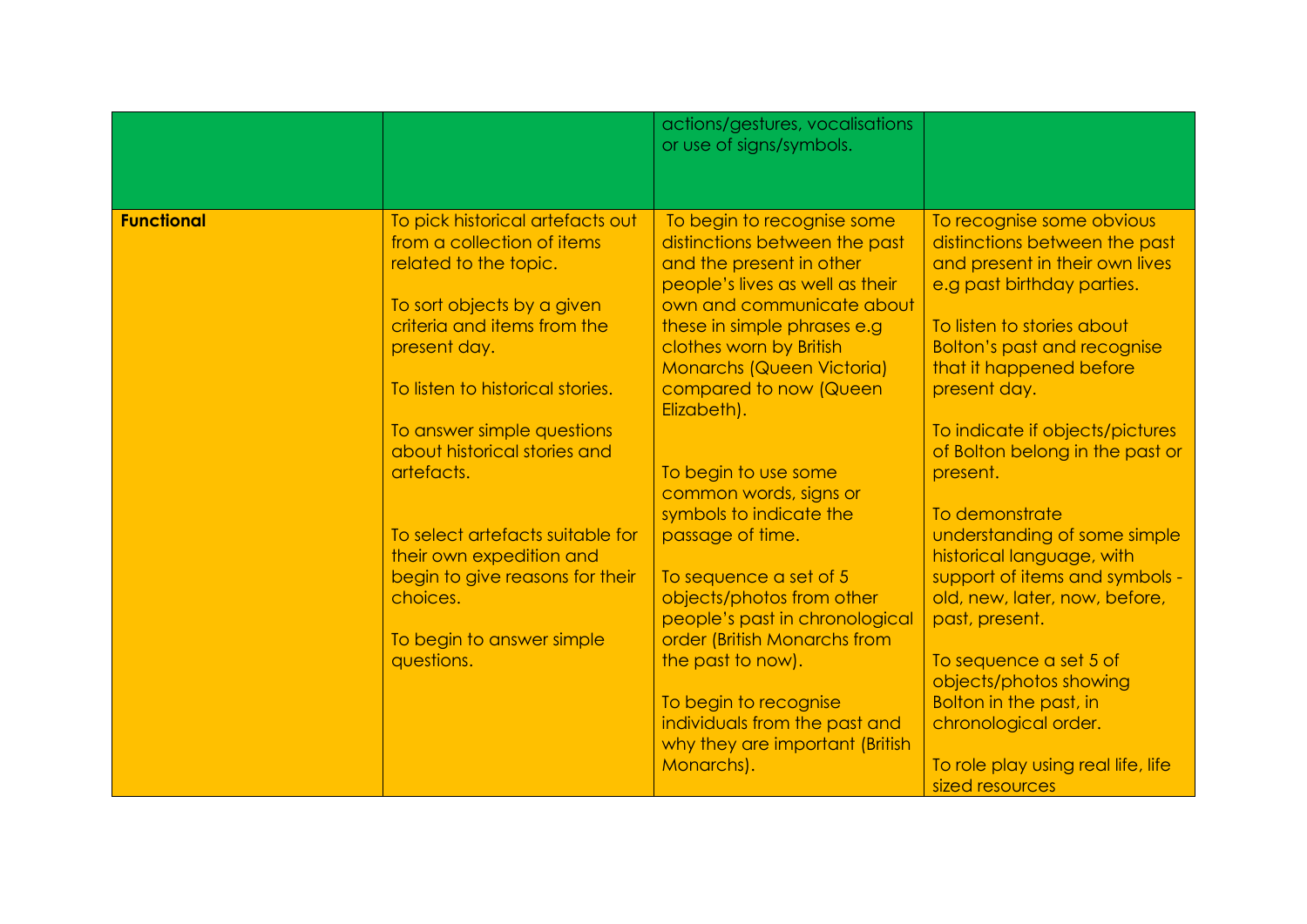|      |                                                                                                                                                                                                                                                                                                                                                                                                                                                                                                                                                        | To role play using real life<br>objects from the past.                                                                                                                                                                                                                                                                                                                                                                                                                                                                                                                                                                                                         |                                                                                                                                                                                                                                                                                                                                                                                                                                                                                                                                                                                          |
|------|--------------------------------------------------------------------------------------------------------------------------------------------------------------------------------------------------------------------------------------------------------------------------------------------------------------------------------------------------------------------------------------------------------------------------------------------------------------------------------------------------------------------------------------------------------|----------------------------------------------------------------------------------------------------------------------------------------------------------------------------------------------------------------------------------------------------------------------------------------------------------------------------------------------------------------------------------------------------------------------------------------------------------------------------------------------------------------------------------------------------------------------------------------------------------------------------------------------------------------|------------------------------------------------------------------------------------------------------------------------------------------------------------------------------------------------------------------------------------------------------------------------------------------------------------------------------------------------------------------------------------------------------------------------------------------------------------------------------------------------------------------------------------------------------------------------------------------|
| Core | To justify why individuals from<br>a certain time would use<br>particular objects.<br>To sort objects by a given<br>criteria and give reasons of<br>their differences.<br>To sequence a set of 5<br>pictures from a significant<br>person's past in chronological<br>order.<br>To find information about a<br>historical time through<br>research.<br>To re-enact the transition from<br>given historical times,<br>including their own<br>researched key facts.<br>To role play using real life<br>objects and use the<br>information they have found | To identify distinctions<br>between past and present in<br>other people's lives and their<br>own and give reasons for<br>these e.g clothes worn by<br><b>British Monarchs (Queen</b><br>Victoria) compared to now<br>(Queen Elizabeth).<br>To explore objects and<br>personal events from the past<br>and justify reasoning whether<br>they belong in past or present<br>day.<br>To consistently use words, signs<br>or a sequence of symbols to<br>indicate the passage of time<br>in a particular person or<br>events past - the changing of<br><b>British Monarchs.</b><br>To sequence a set of 6<br>objects/photos of British<br>Monarchs in chronological | To share stories about a<br>significant event in Bolton.<br>To find information about the<br>past/history of Bolton through<br>research or talking to an older<br>person from the local area.<br>To identify similarities and<br>difference between given<br>periods of time - Bolton in the<br>past and Bolton now.<br>To sequence in chronological<br>order, events in Bolton and<br>use historical language.<br>Examples; before, after, past,<br>present, then, now,<br>To role play using real life<br>resources, using the correct<br>language and reasoning for<br>their actions. |
|      | through research in their play.                                                                                                                                                                                                                                                                                                                                                                                                                                                                                                                        | order.<br>To understand how individuals<br>from the past have<br>contributed to life in present                                                                                                                                                                                                                                                                                                                                                                                                                                                                                                                                                                |                                                                                                                                                                                                                                                                                                                                                                                                                                                                                                                                                                                          |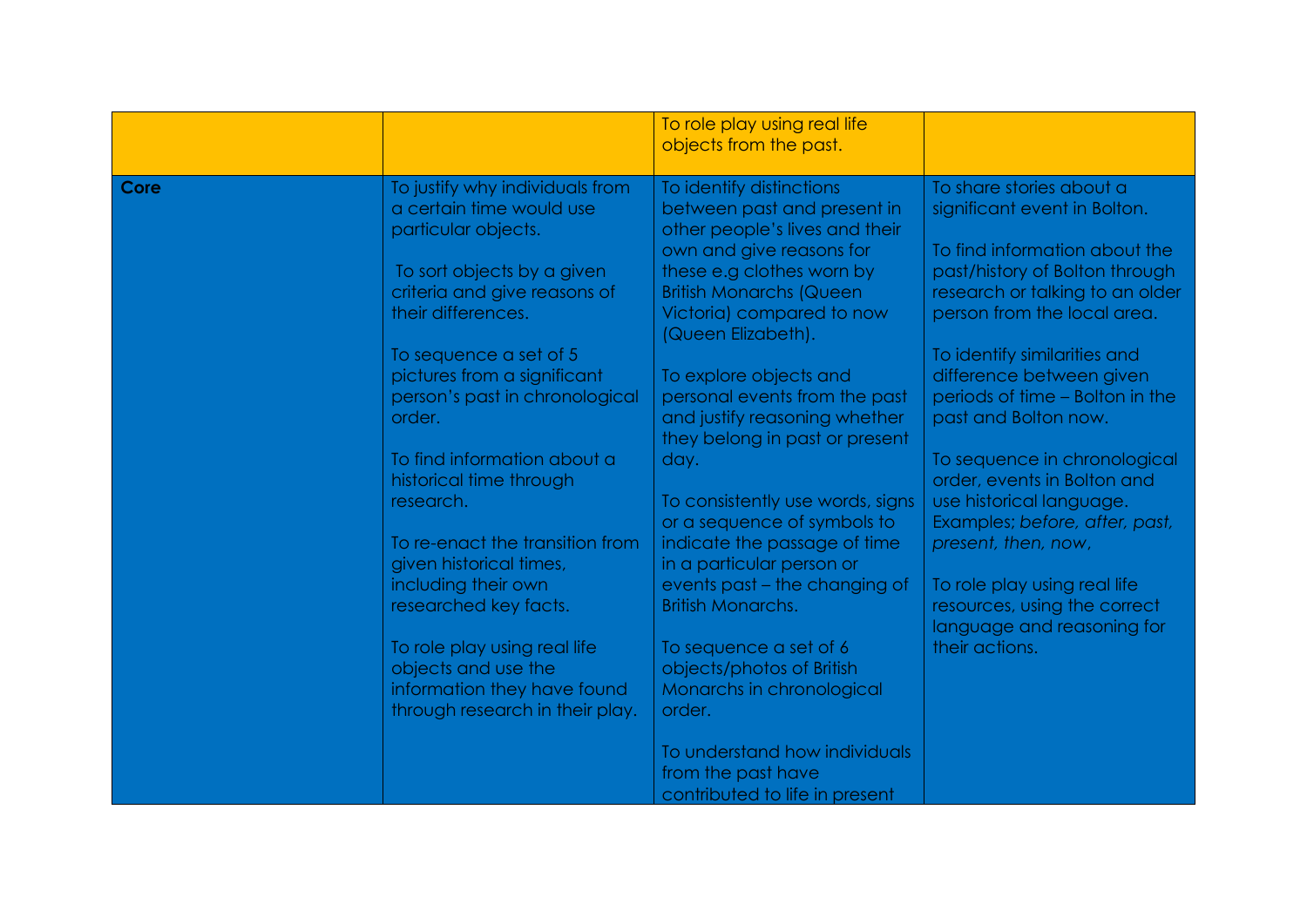| Year 4             | I am feeling- Anglo Saxons                                                                                                                                                                                                                                                                                                                                                                                                                     | day - British Monarchs.<br>To role play in a real life<br>situation for a banquet.<br>The choice is yours- Roman                                                                                                                                                                                                                                                                                                     | <b>Read all about it- Sixties</b>                                                                                                                                                                                                                                                                                            |
|--------------------|------------------------------------------------------------------------------------------------------------------------------------------------------------------------------------------------------------------------------------------------------------------------------------------------------------------------------------------------------------------------------------------------------------------------------------------------|----------------------------------------------------------------------------------------------------------------------------------------------------------------------------------------------------------------------------------------------------------------------------------------------------------------------------------------------------------------------------------------------------------------------|------------------------------------------------------------------------------------------------------------------------------------------------------------------------------------------------------------------------------------------------------------------------------------------------------------------------------|
|                    |                                                                                                                                                                                                                                                                                                                                                                                                                                                | <b>Empire/Julius Cesar</b>                                                                                                                                                                                                                                                                                                                                                                                           |                                                                                                                                                                                                                                                                                                                              |
| <b>Exploratory</b> | To respond to options and<br>choices with actions or<br>gestures.<br>To actively explore objects<br>and events linked with the<br>Anglo Saxons for more<br>extended periods of time.<br>To be present in a group for a<br>short period of time while<br>sharing a story about the<br>Anglo Saxons.<br>To collect objects of interest in<br>relation to the topic - Anglo<br>Saxons.<br>To participate in role play<br>using real life objects. | To sit in group for a short<br>period of time.<br>To explore objects and<br>materials in a variety of ways<br>To show my preferences using<br>words/signs/symbols/gestures.<br>To explore an object from the<br>past for extended periods of<br>time.<br>To begin to sort objects of<br>interest in relation to the topic<br>- Roman Empire/Julius Cesar.<br>To participate in role play<br>using real life objects. | To show a preference using<br>words/signs/symbols.<br>To actively explore objects<br>and events linked to the<br>Sixties.<br>To participate in group for an<br>extended period of time.<br>To begin to sort objects of<br>interest in relation to the<br>Sixties.<br>To participate in role play<br>using real life objects. |
| <b>Functional</b>  | To recall some simple facts<br>about specific historical<br>artefacts or buildings linked to<br>the Anglo Saxons.                                                                                                                                                                                                                                                                                                                              | To identify activities and<br>events from the past in<br>response to artefacts and<br>stories.                                                                                                                                                                                                                                                                                                                       | To know they took part in past<br>events and to listen and<br>respond to familiar stories<br>about their own past.                                                                                                                                                                                                           |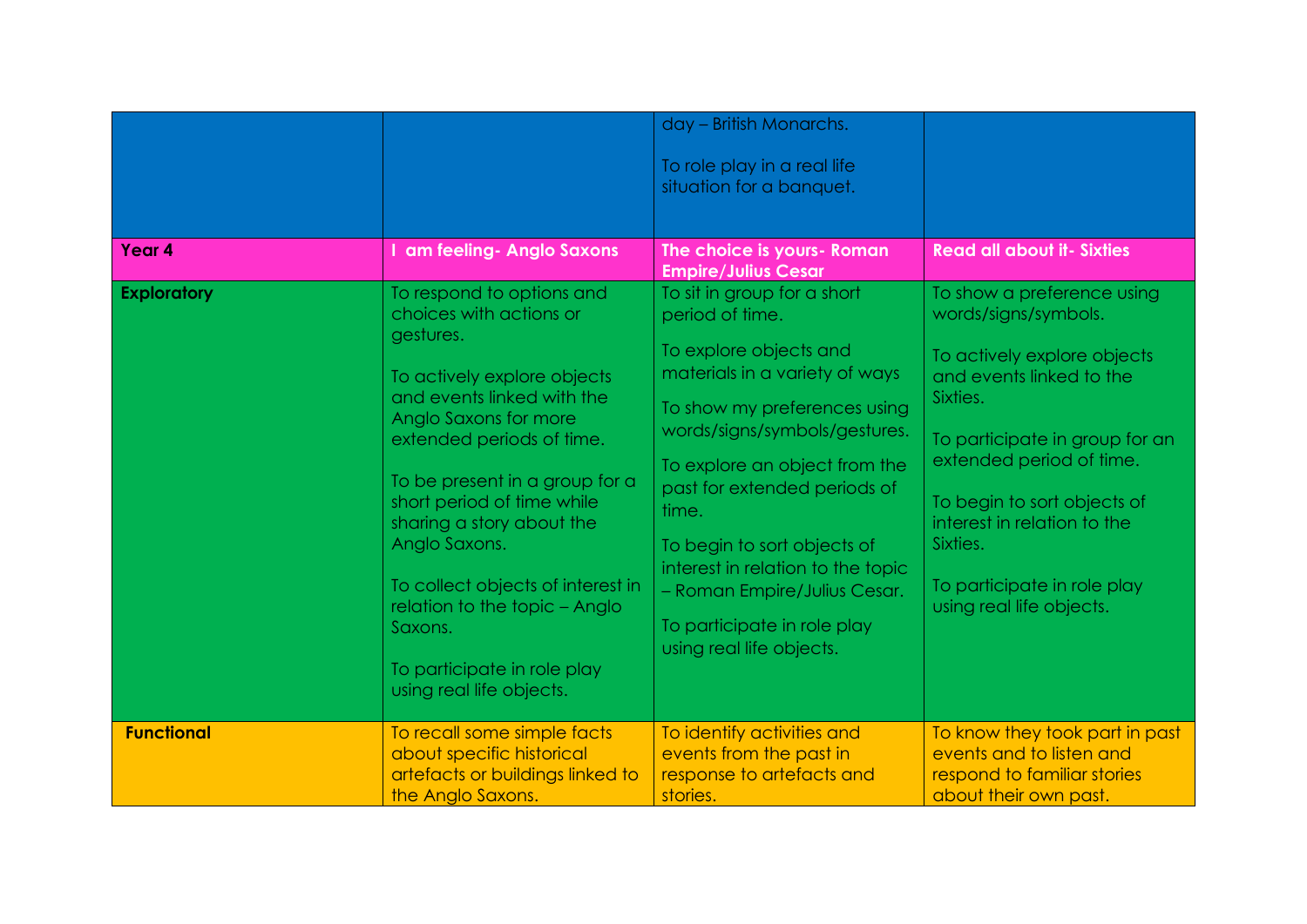|      | To select historical artefacts<br>out from collections of items.<br>To sort objects by a given<br>criteria and begin to give a<br>reason.<br>To investigate key events from<br>a significant event, using some<br>simple historical language.<br>To explore or create artefacts<br>for a significant event, using a<br>range of materials and tools.<br>To role play using real life, life<br>sized resources. | To explore pictures of people<br>from the past and begin to<br>learn their name.<br>To listen to and follow stories<br>about significant people<br>To recount key events from a<br>significant person's past (Julius<br>Cesar) and some details from<br>other historical events with<br>prompts.<br>To sequence a set of 5<br>objects/photos in<br>chronological order.<br>To role play using real life, life<br>sized resources. | To recognise some obvious<br>distinctions between the past<br>and present in their own lives<br>and communicate about<br>these.<br>To indicate if personal events<br>or objects belong in the past<br>or present.<br>To demonstrate<br>understanding of some simple<br>historical language, with<br>support of items and symbols -<br>old, new, later, now.<br>To role play using real life, life<br>sized resources. |
|------|----------------------------------------------------------------------------------------------------------------------------------------------------------------------------------------------------------------------------------------------------------------------------------------------------------------------------------------------------------------------------------------------------------------|-----------------------------------------------------------------------------------------------------------------------------------------------------------------------------------------------------------------------------------------------------------------------------------------------------------------------------------------------------------------------------------------------------------------------------------|-----------------------------------------------------------------------------------------------------------------------------------------------------------------------------------------------------------------------------------------------------------------------------------------------------------------------------------------------------------------------------------------------------------------------|
| Core | To investigate events beyond<br>living memory that are<br>significant nationally or<br>globally.                                                                                                                                                                                                                                                                                                               | To investigate the lives of<br>significant individuals (Julius<br>Cesar) in the past who have<br>made a national impact.                                                                                                                                                                                                                                                                                                          | To investigate changes from<br>the Sixties, identifying past and<br>present.                                                                                                                                                                                                                                                                                                                                          |
|      | To know and recount<br>episodes from stories about<br>the past.                                                                                                                                                                                                                                                                                                                                                | To compare aspects of life in<br>different periods of time e.g<br>houses, food, lifestyle                                                                                                                                                                                                                                                                                                                                         | To recall stories of a significant<br>event/person from the past<br>and give examples.                                                                                                                                                                                                                                                                                                                                |
|      | To find answers to questions<br>about the past from sources of<br>information.                                                                                                                                                                                                                                                                                                                                 | To sequence in chronological<br>order events or objects, and<br>use everyday terms about the<br>passing of time.                                                                                                                                                                                                                                                                                                                  |                                                                                                                                                                                                                                                                                                                                                                                                                       |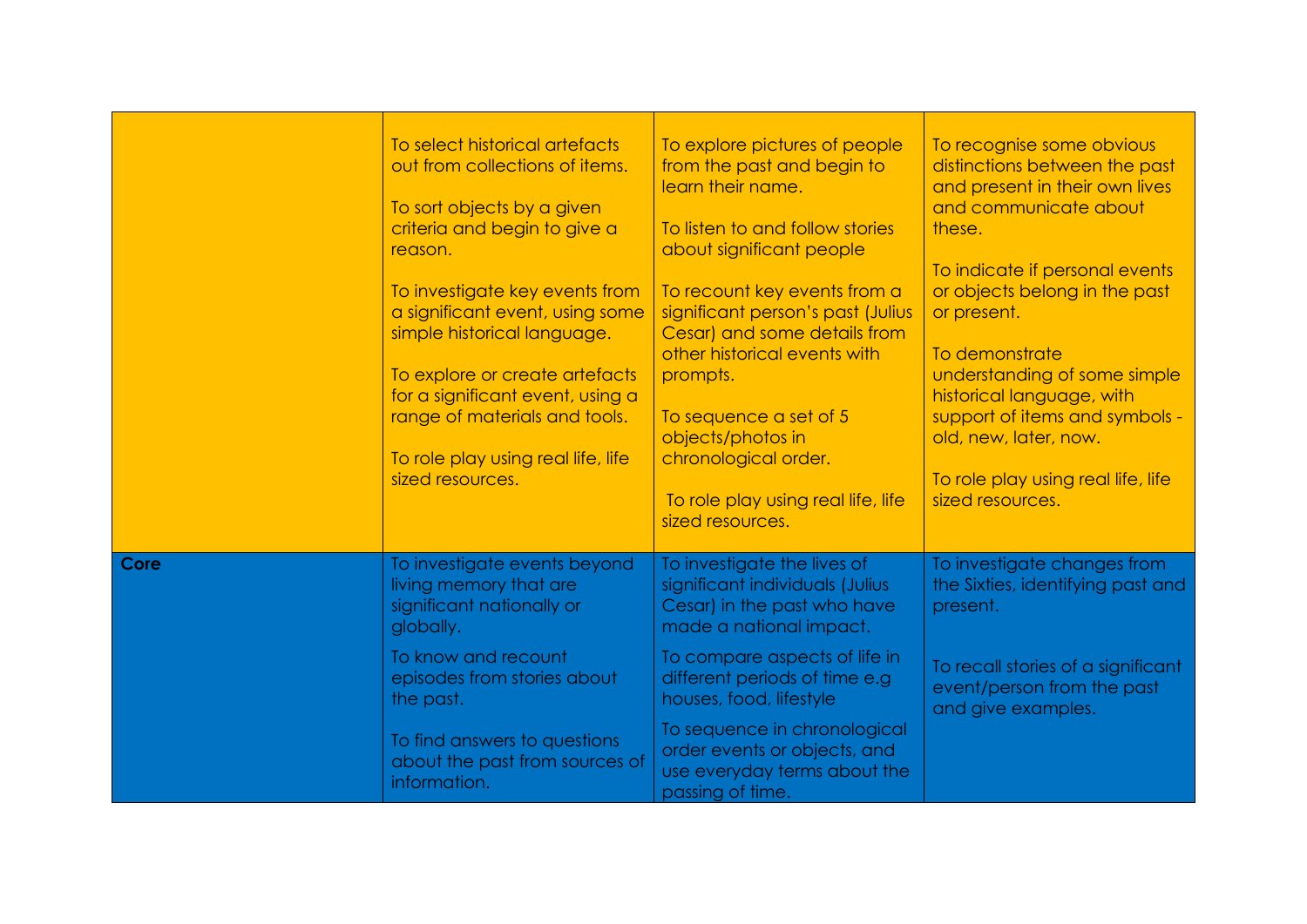|                    | To beginning to identify some<br>of the different ways in which<br>the past is represented.<br>To recreate artefacts or a<br>significant event, using a<br>range of materials and tools<br>and explain their reasoning.<br>To role play using real life,<br>small world resources | To share knowledge and<br>understanding of aspects of<br>the past (beyond living<br>memory), about main<br>events/people they have<br>studied.<br>To recognise and discuss that<br>there are reasons why people<br>in the past acted as they did.<br>To role play using real life,<br>small world resources. |                                                                                              | To research information about<br>a significant event/person<br>and explain their knowledge.<br>To recall about a significant<br>person/event in their own life,<br>identifying what they did<br>earlier and what they do now.<br>To identify similarities and<br>difference between given<br>periods of time and explain<br>understanding.<br>To sequence in chronological<br>order, a significant event and<br>use historical language.<br>Examples; before, after, past,<br>present, when I was younger,<br>To role play using real life,<br>small world resources. |
|--------------------|-----------------------------------------------------------------------------------------------------------------------------------------------------------------------------------------------------------------------------------------------------------------------------------|--------------------------------------------------------------------------------------------------------------------------------------------------------------------------------------------------------------------------------------------------------------------------------------------------------------|----------------------------------------------------------------------------------------------|-----------------------------------------------------------------------------------------------------------------------------------------------------------------------------------------------------------------------------------------------------------------------------------------------------------------------------------------------------------------------------------------------------------------------------------------------------------------------------------------------------------------------------------------------------------------------|
| Year <sub>5</sub>  | <b>From the Factory- Late</b><br><b>Neolithic hunter-gatherers and</b><br>early farmers - Skara Brae                                                                                                                                                                              | <b>Stone Age to</b><br><b>Iron Age</b>                                                                                                                                                                                                                                                                       | <b>Branching out</b><br>$-$ The<br><b>Seventies</b>                                          | The Bedouin Tribe linked with<br><b>English stories from other</b><br>cultures                                                                                                                                                                                                                                                                                                                                                                                                                                                                                        |
| <b>Exploratory</b> | To recognise and make<br>comments about themselves<br>and people they know in<br>pictures of the more distant<br>past.                                                                                                                                                            | To respond to<br>options and<br>choices with<br>actions or<br>gestures                                                                                                                                                                                                                                       | To explore an<br>object and<br>join in with<br>events for<br>extended<br>periods of<br>time. | To explore an object and join<br>in with events for extended<br>periods of time.<br>To show an interest in<br>artefacts relating to the<br>Bedouin tribe.                                                                                                                                                                                                                                                                                                                                                                                                             |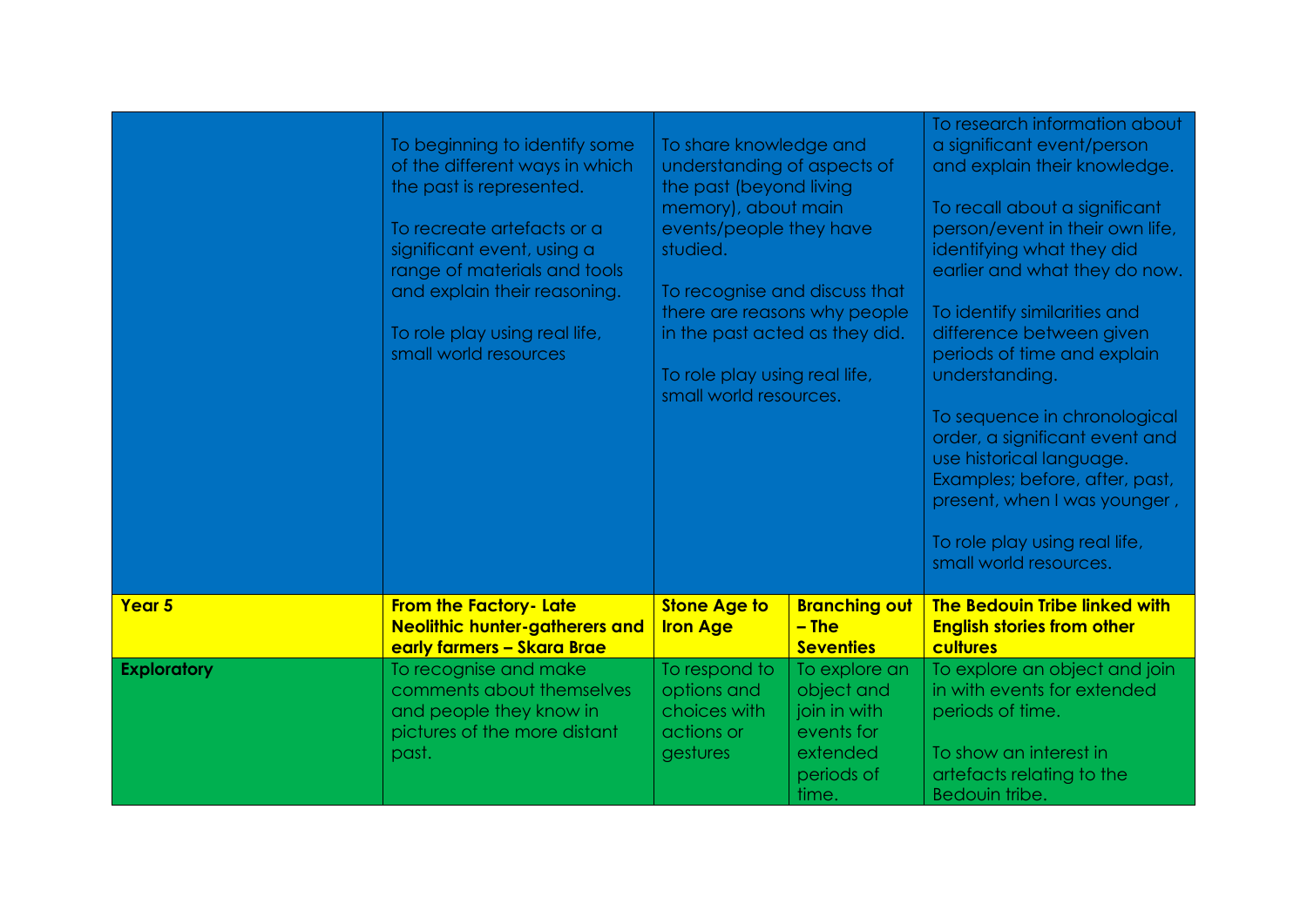| To recognise some obvious<br>distinctions between the past<br>and present in their own lives<br>and communicate about<br>these.<br>To begin to pick historical<br>artefacts out from collections<br>of items.<br>To begin to recognise some<br>distinctions between the past<br>and present in other people's<br>lives. | To actively<br>explore<br>objects and<br>events from<br>the Stone<br>Age/Iron Age<br>for more<br>extended<br>periods<br>To be present<br>in a group for<br>a short period<br>of time while<br>sharing a story<br>about the<br>Stone<br>Age/Iron Age. | To show an<br>interest in<br><b>artefacts</b><br>relating to the<br>Seventies.<br>To engage<br>with artefacts<br>relating to the<br>Seventies for<br>more<br>extended<br>periods of<br>time.<br>I can take<br>part in<br>activities of | To engage with artefacts<br>relating to the Bedouin Tribe<br>for more extended periods of<br>time.<br>I can take part in activities of<br>relating to the Bedouin Tribe<br>for a short period of time. |
|-------------------------------------------------------------------------------------------------------------------------------------------------------------------------------------------------------------------------------------------------------------------------------------------------------------------------|------------------------------------------------------------------------------------------------------------------------------------------------------------------------------------------------------------------------------------------------------|----------------------------------------------------------------------------------------------------------------------------------------------------------------------------------------------------------------------------------------|--------------------------------------------------------------------------------------------------------------------------------------------------------------------------------------------------------|
|                                                                                                                                                                                                                                                                                                                         | To collect<br>objects of<br>interest in<br>relation to the<br>topic – Stone<br>Age/Iron Age.<br>To begin to<br>understand<br>the function<br>of some<br>everyday<br>objects.                                                                         | relating to the<br>Seventies for<br>a short period<br>of time.                                                                                                                                                                         |                                                                                                                                                                                                        |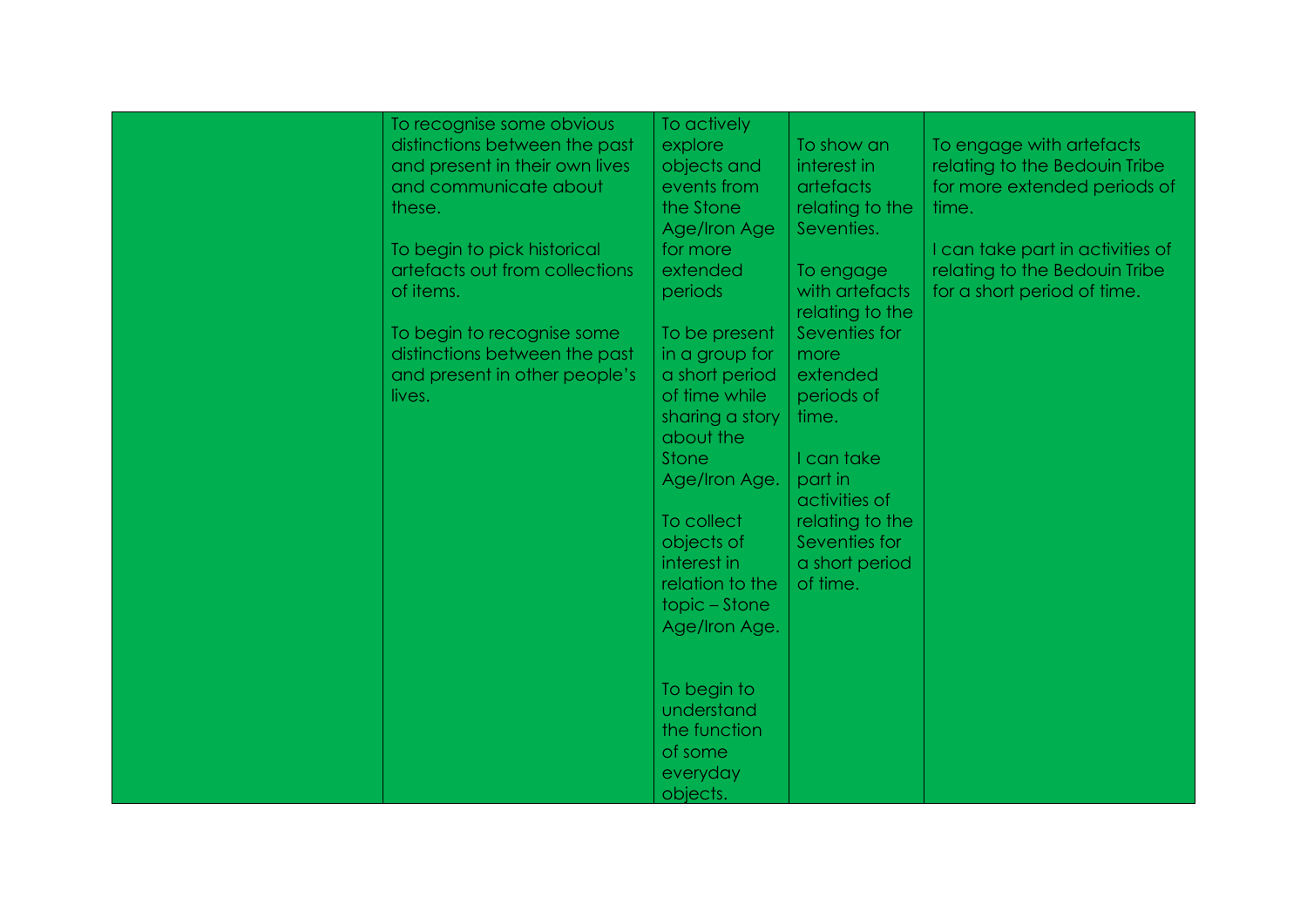| <b>Functional</b> | To recall some simple facts<br>about historical artefacts<br>related to Skara Brae.                    | To pick<br>historical<br>artefacts out                           | To sort objects<br>to given<br>criteria in                       | To answer simple questions<br>about historical artefacts with<br>adult prompting and visual |
|-------------------|--------------------------------------------------------------------------------------------------------|------------------------------------------------------------------|------------------------------------------------------------------|---------------------------------------------------------------------------------------------|
|                   | To identify historical artefacts<br>out from collections of items<br>associated with early             | from a<br>collection of<br><b>items</b> related<br>to the topic. | relation to the<br><b>Seventies</b><br>lifestyle and<br>culture. | support.<br>To begin to pick historical<br>artefacts out from collections                   |
|                   | farmers/Skara Brae                                                                                     | To sort objects                                                  | To recount a                                                     | of items relating to the<br><b>Bedouin Tribe.</b>                                           |
|                   | To sort objects by a given<br>criteria and give a reason e.g.<br>old farming tools etc.                | by a given<br>criteria and<br>items from the<br>present day.     | historical<br>event from<br>the Seventies<br>with adult          | To listen to and follow stories<br>about events during the<br><b>Bedouin Tribe.</b>         |
|                   | To begin to research Skara<br>Brae, using some simple<br>historical language.                          | To listen to<br>historical                                       | prompt and<br>visual support.                                    | To sort objects to given criteria<br>in relation to the Bedouin Tribe                       |
|                   | To explore or create artefacts                                                                         | stories.                                                         | To answer<br>simple                                              | lifestyle and culture.                                                                      |
|                   | relating to late Neolithis hunter<br>gatherers/early farmers, using<br>a range of materials and tools. | To answer<br>simple<br>questions                                 | questions<br>about the<br>artefacts                              | To recount a historical event<br>from the Bedouin Tribe with<br>adult prompt and visual     |
|                   | To role play using real life, life<br>sized resources.                                                 | about<br>historical<br>stories and                               | relating to the<br>Seventies.                                    | support.<br>To answer simple questions                                                      |
|                   |                                                                                                        | artefacts.                                                       | To answer<br>simple<br>questions                                 | about the artefacts relating to<br>the Bedouin Tribe.                                       |
|                   |                                                                                                        | To select<br><b>artefacts</b><br>suitable for                    | about<br>historical<br>artefacts with                            |                                                                                             |
|                   |                                                                                                        | their own<br>expedition                                          | adult<br>prompting                                               |                                                                                             |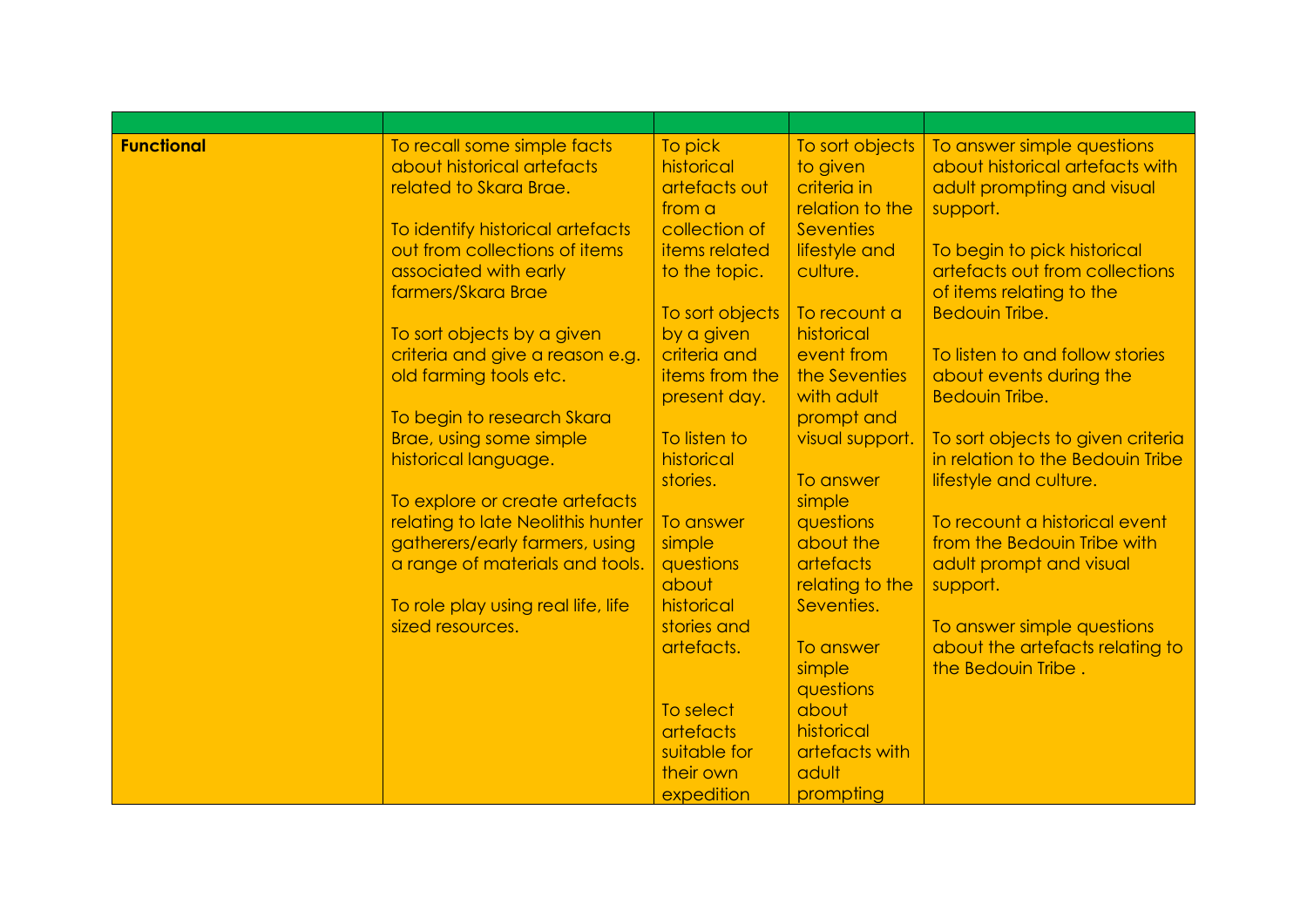|      |                                                                                                                                                                                                                                                                                                              | and begin to<br>give reasons<br>for their<br>choices.<br>To begin to<br>answer simple<br>questions.                                                                                         | and visual<br>support.<br>To begin to<br>pick historical<br>artefacts out<br>from<br>collections of<br>items relating<br>to the<br>Seventies.<br>To listen to<br>and follow<br>stories about<br>events during<br>the Seventies. |                                                                                                                                                                                                                                                                                                                          |
|------|--------------------------------------------------------------------------------------------------------------------------------------------------------------------------------------------------------------------------------------------------------------------------------------------------------------|---------------------------------------------------------------------------------------------------------------------------------------------------------------------------------------------|---------------------------------------------------------------------------------------------------------------------------------------------------------------------------------------------------------------------------------|--------------------------------------------------------------------------------------------------------------------------------------------------------------------------------------------------------------------------------------------------------------------------------------------------------------------------|
| Core | To talk about the different<br>time periods, using the words<br>AC, AD, and Decade.<br>To listen and share stories<br>about the past, identifying<br>differences to the present<br>day.<br>To use research skills to<br>document historical facts or<br>information about a specific<br>period of past time. | To justify why<br>individuals<br>from a certain<br>time would<br>use particular<br>objects.<br>To sort<br>objects by a<br>given criteria<br>and give<br>reasons of<br>their<br>differences. | To re-enact a<br>chosen event<br>from the<br><b>Seventies</b><br>using own<br>research.<br>To investigate<br>events<br>beyond living<br>memory that<br>are significant<br>nationally or<br>globally.                            | To investigate events beyond<br>living memory that are<br>significant nationally or<br>globally.<br>To know and recount<br>episodes from stories about<br>the past.<br>To find answers to questions<br>about the past from sources of<br>information.<br>To beginning to identify some<br>of the different ways in which |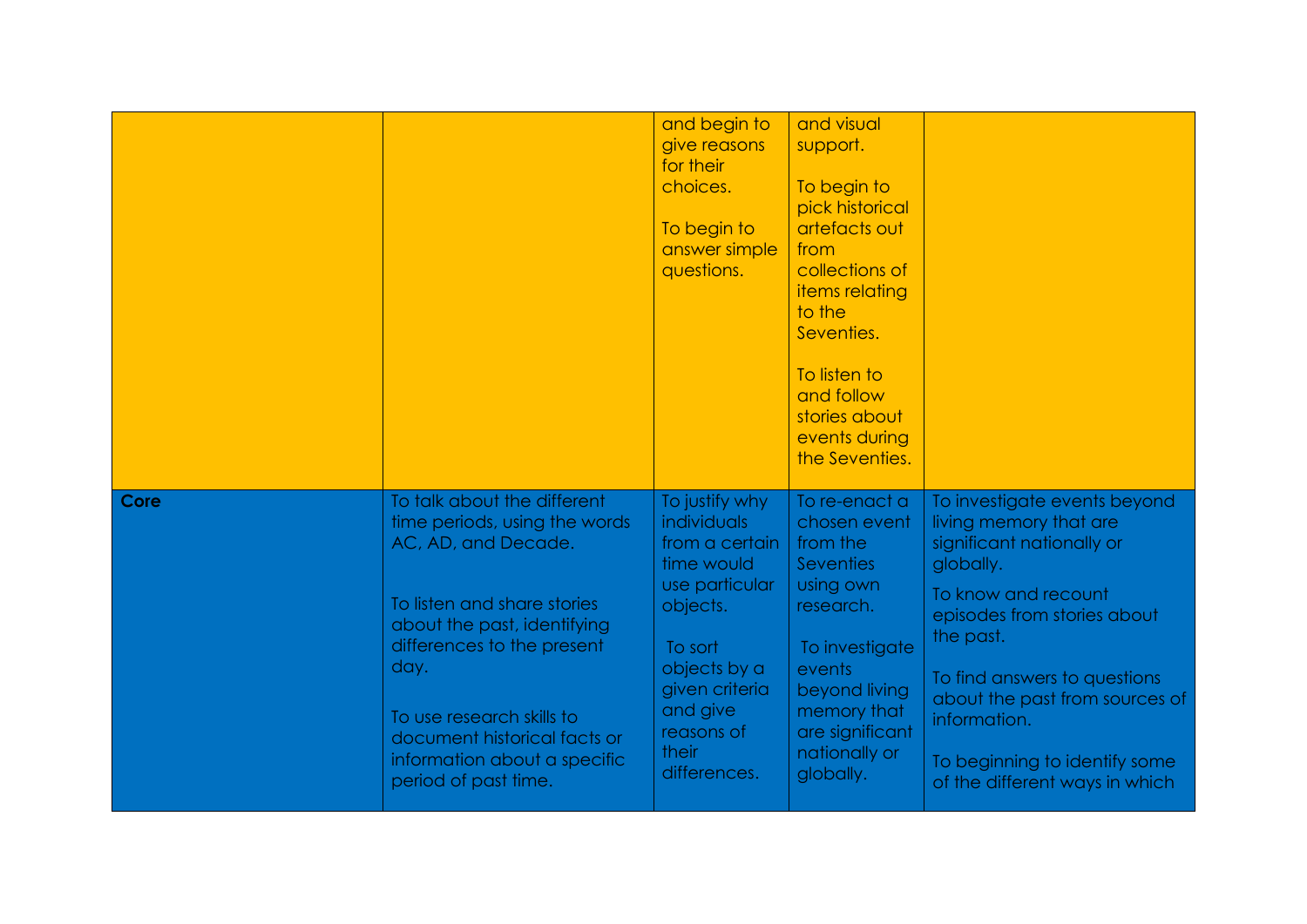| To present (individual/group)<br>their research about a given<br>period of time from the past. | To sequence<br>$a$ set of $5$<br>pictures from                                                                                                                                             | To know and<br>recount<br>episodes from                                                                                                                                                  | the past is represented in the<br>Bedouin Tribe.                            |
|------------------------------------------------------------------------------------------------|--------------------------------------------------------------------------------------------------------------------------------------------------------------------------------------------|------------------------------------------------------------------------------------------------------------------------------------------------------------------------------------------|-----------------------------------------------------------------------------|
| To role play using real life,<br>small world resources.                                        | a significant<br>person's past<br>in<br>chronological<br>order.<br>To find<br>information<br>about a<br>historical time<br>through<br>research.<br>To re-enact<br>the transition           | stories about<br>the past.<br>To find<br>answers to<br>questions<br>about the<br>past from<br>sources of<br>information.<br>To beginning<br>to identify<br>some of the<br>different ways | To re-enact a chosen event<br>from the Bedouin Tribe using<br>own research. |
|                                                                                                | from given<br>historical<br>times,<br>including their<br>own<br>researched<br>key facts.<br>To role play<br>using real life<br>objects and<br>use the<br>information<br>they have<br>found | in which the<br>past is<br>represented<br>in the<br>Seventies.                                                                                                                           |                                                                             |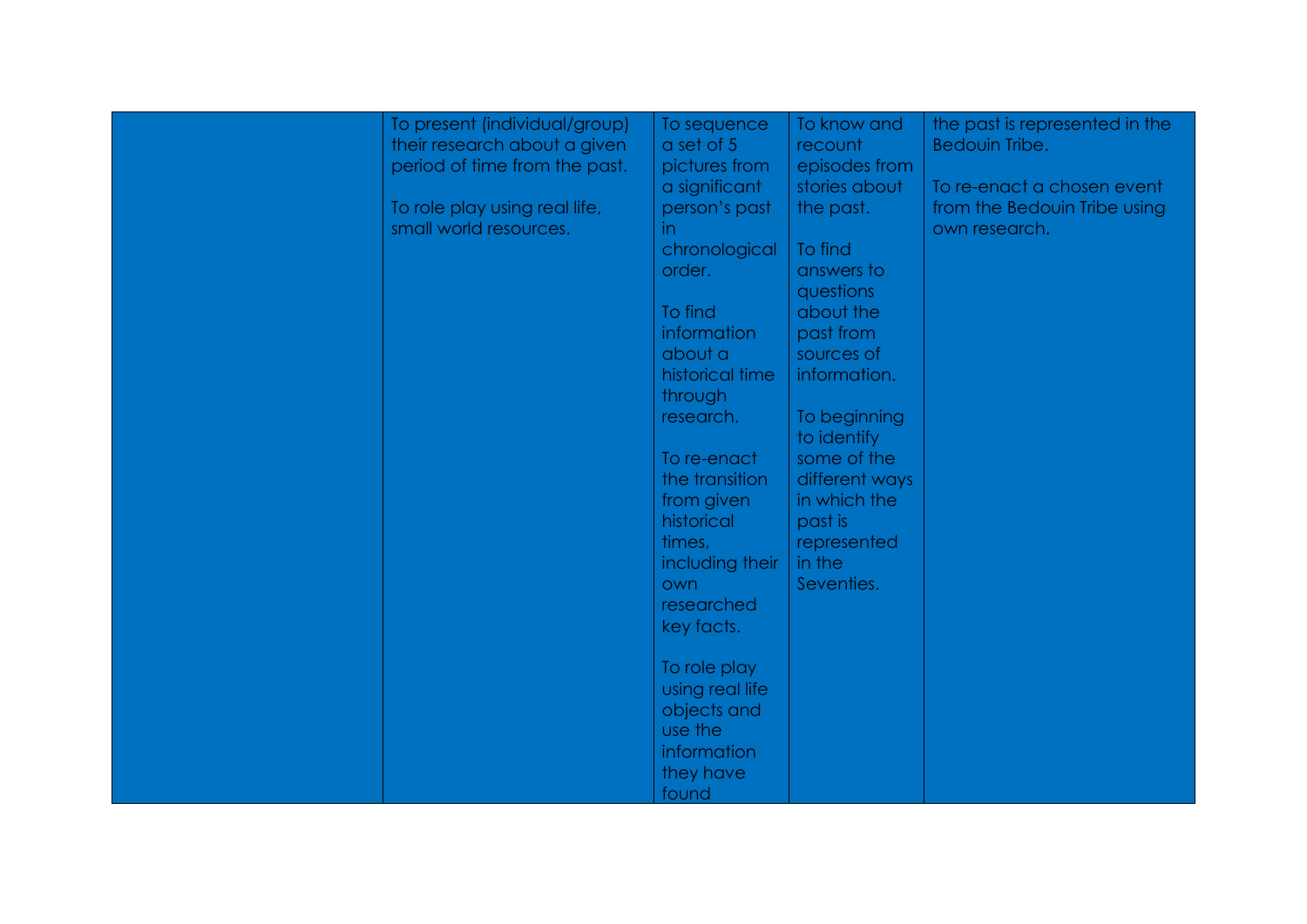|                    |                                                            | through<br>research in                                       |                                                             |
|--------------------|------------------------------------------------------------|--------------------------------------------------------------|-------------------------------------------------------------|
|                    |                                                            | their play.                                                  |                                                             |
|                    |                                                            |                                                              |                                                             |
|                    |                                                            |                                                              |                                                             |
|                    |                                                            |                                                              |                                                             |
| Year 6             | <b>Globe Trotters- Terrible Tudors</b>                     | <b>Food for thought- Ancient</b><br>Egypt                    | Teamwork/ Funk & Groove/<br>All together now - Eighties     |
| <b>Exploratory</b> | To recognise and make                                      | To recognise some obvious                                    | To recognise some obvious                                   |
|                    | comments about people in<br>pictures from the more distant | distinctions between the past<br>(Ancient Egypt) and present | distinctions between the past<br>and present and            |
|                    | past.                                                      | and communicate about                                        | communicate about these,                                    |
|                    |                                                            | these.                                                       | relating to themselves.                                     |
|                    | To recognise some obvious                                  |                                                              |                                                             |
|                    | distinctions between the past                              | To indicate if objects belong in                             | To use common words, signs                                  |
|                    | and present in their own lives<br>and communicate about    | the past or present.                                         | or symbols to indicate the<br>passage of time e.g. old/new. |
|                    | these.                                                     | To use common words, signs                                   |                                                             |
|                    |                                                            | or symbols to indicate the                                   | To engage in role play using                                |
|                    | To recognise some obvious<br>distinctions between the past | passage of time e.g. old/new.                                | items linked to the Eighties.                               |
|                    | (Tudors) and present and                                   | With prompts, to recount                                     | To answer simple questions                                  |
|                    | communicate about these.                                   | episodes from historical events                              | relating to the Eighties.                                   |
|                    | To begin to pick historical                                | To answer simple questions                                   |                                                             |
|                    | artefacts (relating to the                                 | relating to historical                                       |                                                             |
|                    | Turdors) out from collections of<br>items.                 | stories/artefacts.                                           |                                                             |
|                    |                                                            |                                                              |                                                             |
|                    | To begin to recognise some                                 |                                                              |                                                             |
|                    | distinctions between the past                              |                                                              |                                                             |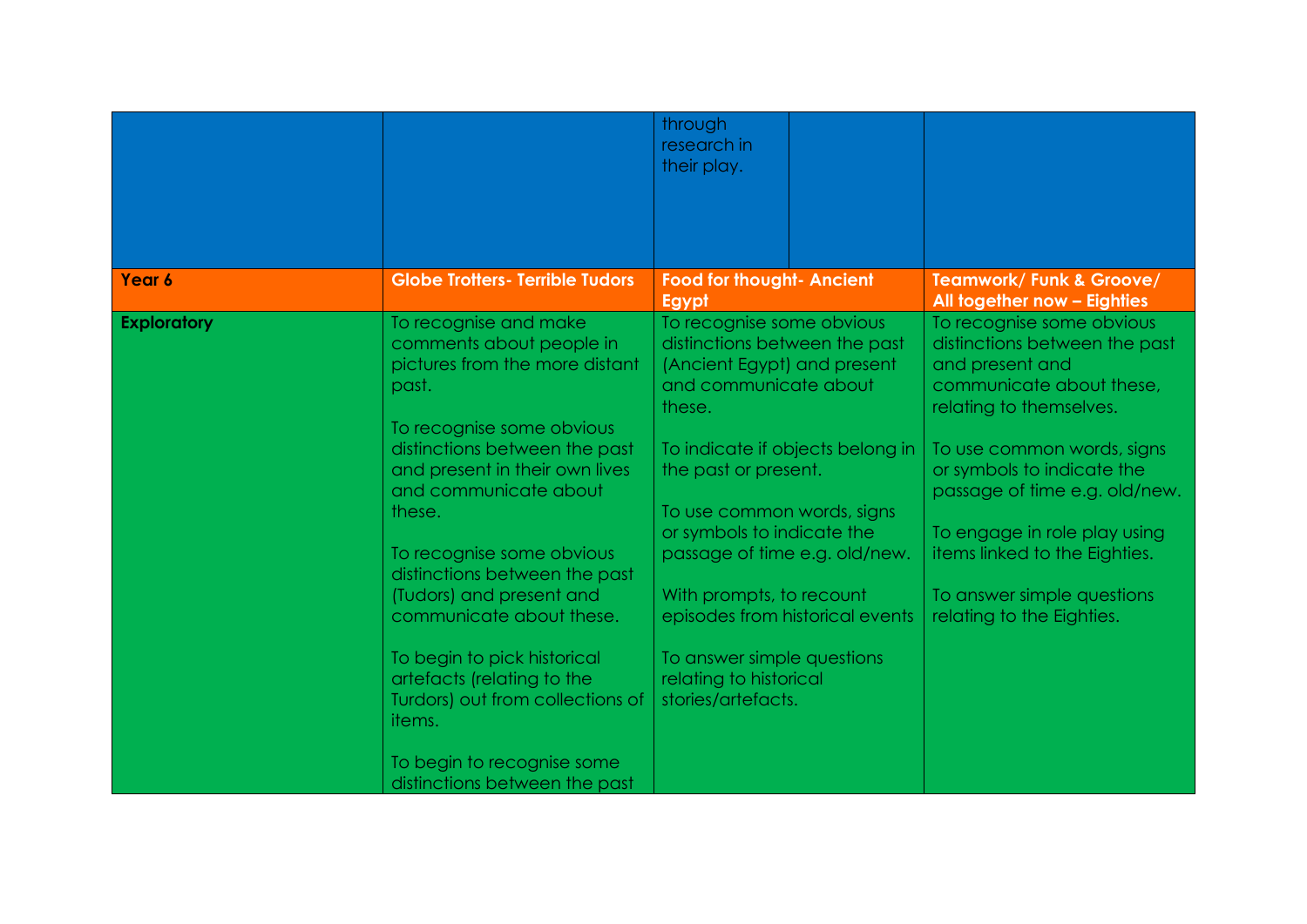|                   | and present in other people's                                |                                                                   |                                                               |
|-------------------|--------------------------------------------------------------|-------------------------------------------------------------------|---------------------------------------------------------------|
|                   | lives.                                                       |                                                                   |                                                               |
| <b>Functional</b> | To respond to stories the<br>Tudors.                         | To recall some simple facts<br>about historical artefacts and     | To recall some simple facts<br>about the Eighties and make    |
|                   |                                                              | buildings.                                                        | comments on them using                                        |
|                   | To recognise some obvious                                    |                                                                   | words, signs or symbols.                                      |
|                   | distinctions between the past                                | To select historical artefacts                                    |                                                               |
|                   | and present in their own and                                 | out from collections of items.                                    | To indicate if events or objects                              |
|                   | others' lives and                                            |                                                                   | belong in the past or present.                                |
|                   | communicate about these.                                     | To sort objects by a given                                        |                                                               |
|                   |                                                              | criteria and give a reason.                                       | To demonstrate                                                |
|                   | To indicate if events or objects                             |                                                                   | understanding of some simple                                  |
|                   | belong in the past or present.                               | To investigate key events from                                    | historical language (old, new,                                |
|                   |                                                              | a significant event, using some                                   | later, now) and use during                                    |
|                   | To demonstrate                                               | simple historical language.                                       | their present day.                                            |
|                   | understanding of some simple                                 |                                                                   |                                                               |
|                   | historical language (old, new,<br>later, now) and use during | To explore or create artefacts<br>or a significant event, using a | With prompts, re-enact events<br>from the Eighties using life |
|                   | their present day.                                           | range of materials and tools.                                     | sized resources.                                              |
|                   |                                                              |                                                                   |                                                               |
|                   | To role play using real life, life                           | To role play using real life, life                                |                                                               |
|                   | sized resources.                                             | sized resources.                                                  |                                                               |
| Core              | To listen and share stories                                  | To listen and share stories                                       | To listen and share stories                                   |
|                   | about the past, identifying                                  | about the past, identifying                                       | about the past, identifying                                   |
|                   | similarities and differences to                              | similarities and differences to                                   | similarities and differences to                               |
|                   | the present day.                                             | the present day.                                                  | the present day.                                              |
|                   | To use research skills to                                    | To describe an event from the                                     | To document and recall                                        |
|                   | document historical facts or                                 | past using dates and historical                                   | information about the Eighties                                |
|                   | information about a specific                                 | language.                                                         | how it has impacted our life                                  |
|                   | period of past time.                                         |                                                                   | today.                                                        |
|                   |                                                              | To use research to find out                                       |                                                               |
|                   | To present (individual/group)                                | similarities and differences of                                   |                                                               |